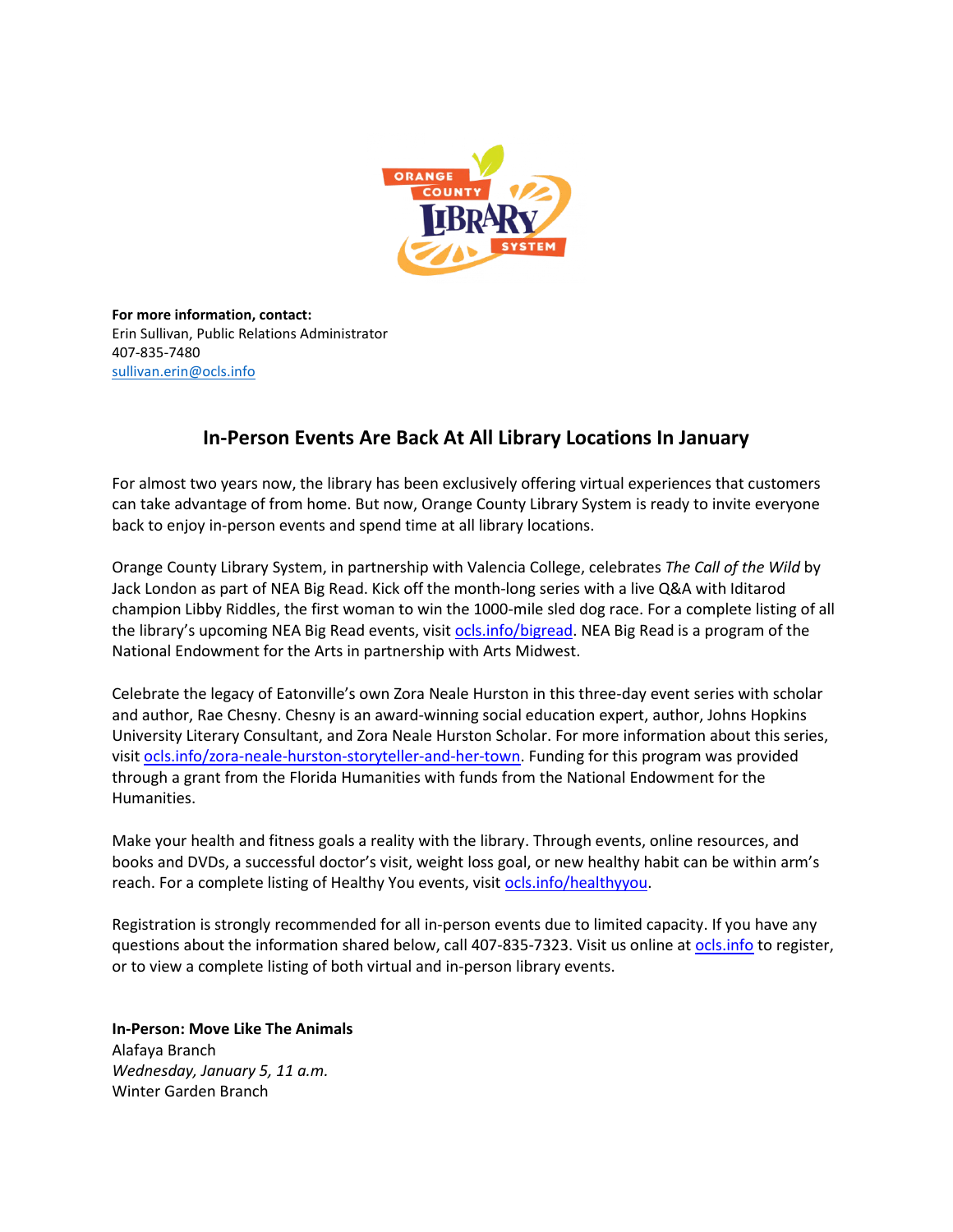*Tuesday, January 11, 10:30 a.m. (ages 3–5)* Eatonville Branch *Monday, January 24, 10:15 a.m.* Orlando Public Library, *Thursday, January 27, 11 a.m.* Windermere Branch *Monday, January 31, 10:30 a.m.* Can you hop like a frog? Waddle like a penguin? Run like a cheetah? See if you can move like the animals do! Recommended for ages 18–36 months.

### **Virtual: Q&A with Iditarod Champion Libby Riddles**

*Sunday, January 9, 2 p.m.* In March of 1985 Libby Riddles became the first woman to win the Iditarod: a nearly 1000-mile sled dog race in Alaska. Join us as Libby shares stories and answers questions to kick off Big Read 2022!

### **In-Person: Livestream with Iditarod Champion Libby Riddles**

Orlando Public Library, Library Central *Sunday, January 9, 2 p.m.* Join us to watch the Q&A with Iditarod Champion Libby Riddles. In March of 1985 Riddles became the first woman to win the Iditarod: a nearly 1000-mile sled dog race in Alaska.

### **Virtual: Healthy Resolutions**

*Wednesday, January 12, 11 a.m.* Join Jessica Daly, consumer health librarian with Orlando Health, as she shares the importance of taking charge of your physical health as well as your mental and emotional health in the new year. Recommended for ages 18 and up.

# **In-Person: Water Conservation Education**

Orlando Public Library, Albertson Room *Thursday, January 13, 11 a.m.* Do you have questions about water conservation? A representative from the Orange County Utilities Water Division will discuss this important topic. Part of the Sustainability Series sponsored by The Friends of the Orange County Library System.

### **In-Person: Gemini Boulevard A Cappella**

Orlando Public Library Saturday, January 22, 11 a.m. Enjoy an incredible performance from Gemini Boulevard A Cappella, an all gendered a cappella group out of the University of Central Florida.

### **In-Person: Meet the Author: Gabrielle O. Starkes**

Eatonville Branch *Saturday, January 22, 2 p.m.* Join Gabrielle O. Starkes to learn about the inspiration behind her first book, *Gabrielle and the Magic Tree*, and explore how trees help the environment. Book sale and signing to follow the event.

# **Virtual:** *No Visible Bruises* **with Rachel Louise Snyder: Conversation for Justice with Valencia Peace & Justice Institute**